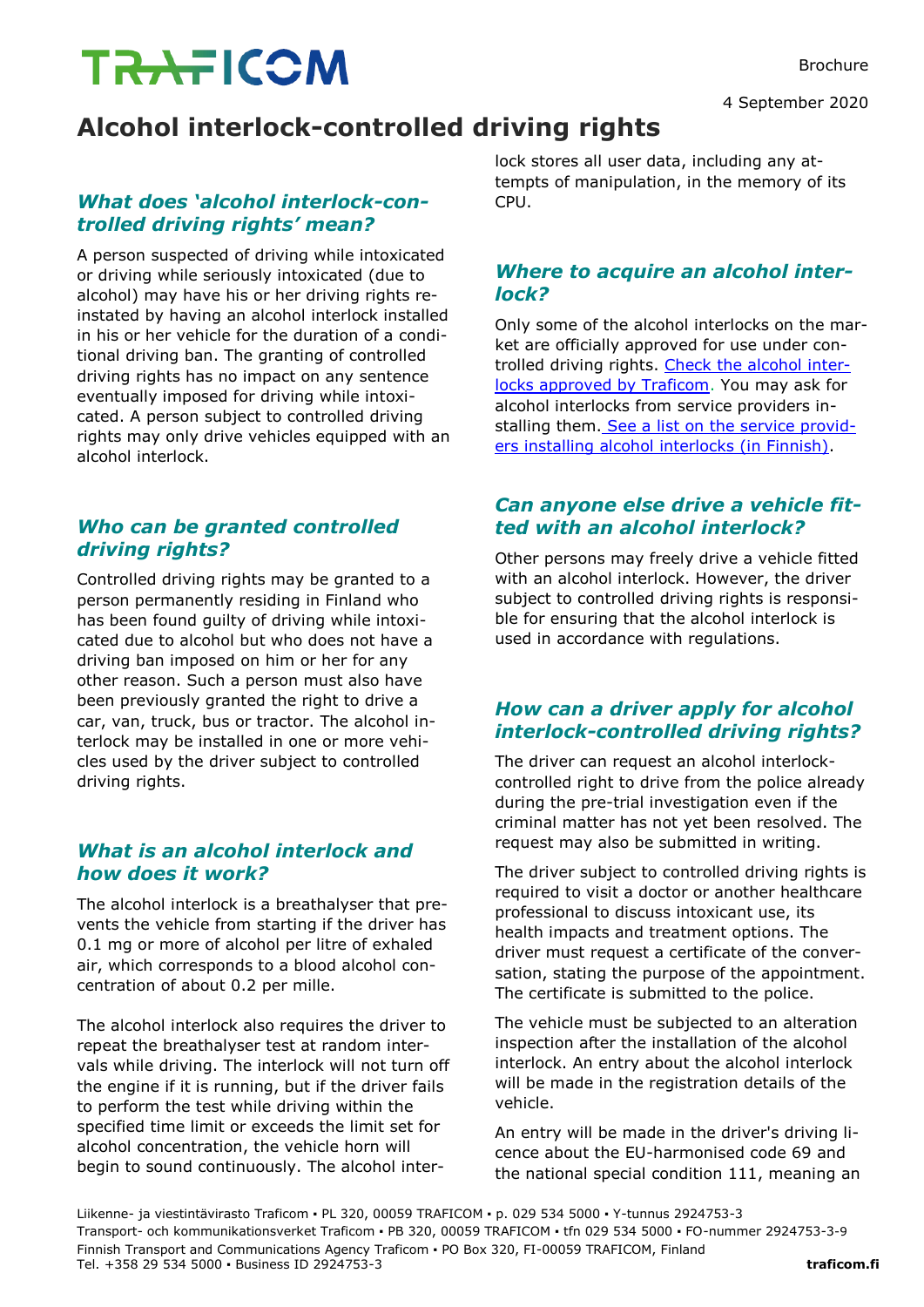obligation to use an alcohol interlock. An alcohol interlock driving licence only entitles the holder to drive a vehicle equipped with a functioning alcohol interlock.

#### *For how long does an alcohol interlock need to be kept in the vehicle?*

A person subject to controlled driving rights must have an alcohol interlock installed in his or her vehicle for the whole duration of the conditional driving ban.

If the driving ban is ordered as conditional, the police must also impose a probationary period of one year at a minimum and three years at a maximum. The probationary period begins from the date when the decision with a conditional driving ban is imposed and ends on the day determined in the driving ban decision.

The driver must always use the alcohol interlock while driving during the probationary period, i.e. at least for one year, regardless of the length of the conditional driving ban.

#### *What happens to the driving licence?*

When a driver is caught driving while intoxicated, the police impose a temporary driving ban on him or her and confiscate his or her driving licence.

The controlled right to drive commences when the police issue the person subject to controlled driving rights with a temporary driving licence with an entry of the special condition on the use of an alcohol interlock. The police may issue a temporary driving licence even before the case of driving while intoxicated has been processed.

After seeing the police about the matter, the driver subject to controlled driving rights must obtain a new driving licence. This driving licence will have an entry on the special condition 69 (111), telling about the obligation to use an alcohol interlock.

The new driving licence is ordered from [a ser](https://www.ajovarma.fi/en/)[vice point of Traficom's service provider](https://www.ajovarma.fi/en/)  [Ajovarma](https://www.ajovarma.fi/en/) or from [Traficom's e-Services.](https://www.traficom.fi/en/services/order-new-driving-licence)

The driver may use Traficom's e-Services if the driver has previously supplied his or her photo and signature in digital form to the service.

#### *What can lead to the revoking of controlled driving rights?*

Controlled driving rights shall be revoked if the driver subject to controlled driving rights violates any of the restrictions related to controlled driving rights or tampers with the alcohol interlock in violation of the Alcohol Interlock Device Act (730/2016).

Controlled driving rights shall be revoked if the driver subject to controlled driving rights is found guilty of causing a serious traffic hazard, driving while intoxicated, driving while seriously intoxicated or the transport of hazardous materials. Controlled driving rights shall also be revoked if the driver subject to controlled driving rights requests their revocation. If controlled driving rights are revoked, the driving ban imposed as conditional for the duration of the controlled driving rights will enter into force. The decision on the driving ban will be made by the police.

#### *What happens after the expiry of the controlled driving rights period (the probationary period of the conditional driving ban)?*

It is recommended that the alcohol interlock be left in place in the vehicle. In such a case, the settings of the device can be changed to voluntary use (no testing while driving).

The driver may also have the alcohol interlock removed from the vehicle. The vehicle must be subjected to an alteration inspection after the removal of the alcohol interlock.

The alcohol interlock driving licence is returned to the police. The police will then return the driver's original driving licence. In certain cases, the person must order a new normal driving licence from an Ajovarma service point or Traficom's e-services.

The driver may also decide to keep the alcohol interlock driving licence after the controlled driving rights period expires. This means that the driver will still only be allowed to drive a vehicle fitted with an alcohol interlock.